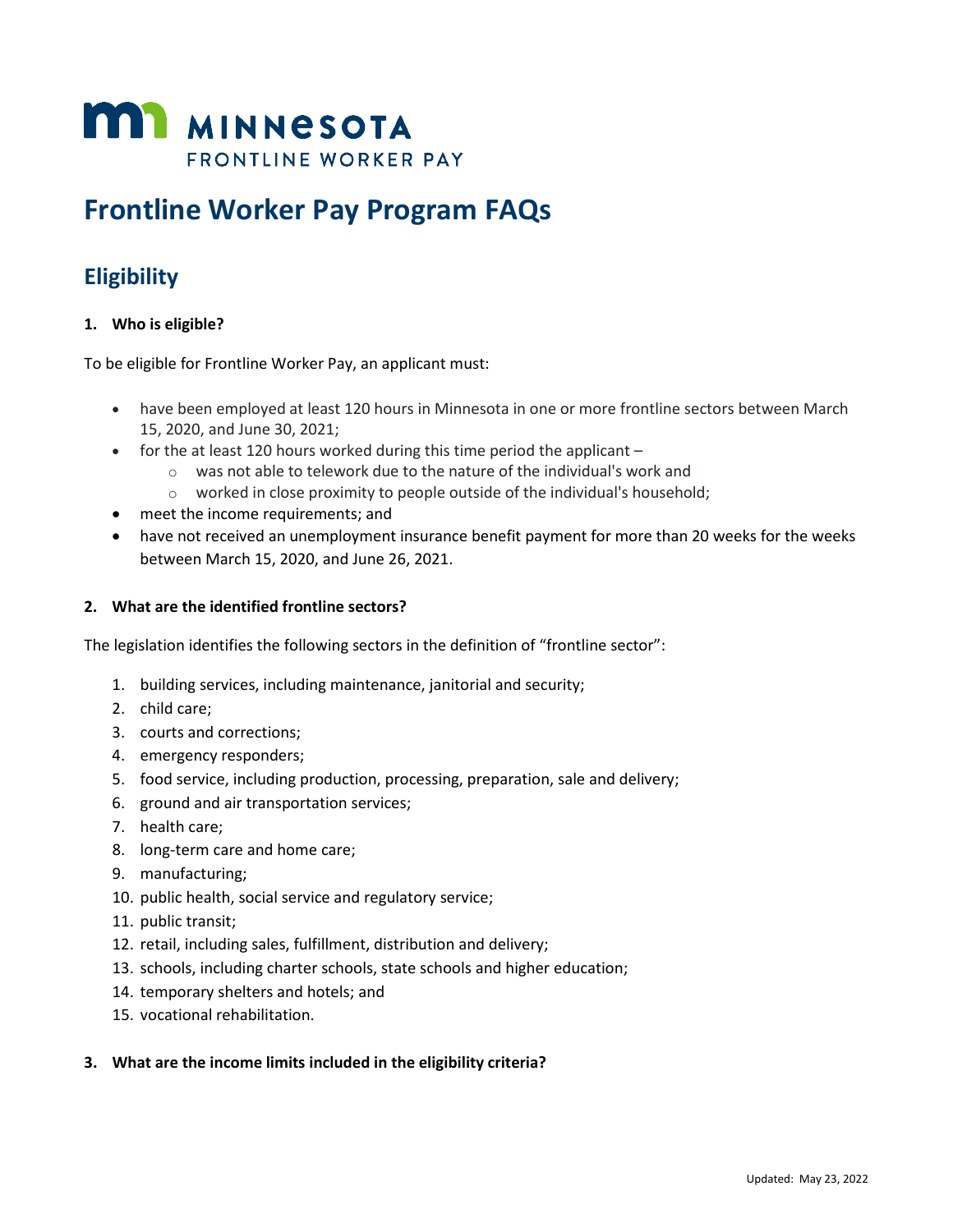To qualify for a payment, an individual's adjusted gross income\*, must be less than the following amounts for at least one of the 2020 or 2021 tax years:

- a. for an individual who was employed in an occupation with direct COVID-19 patient care responsibilities, \$350,000 for a married taxpayer filing a joint return and \$175,000 for all other filers; or
- b. for all other individuals, \$185,000 for a married taxpayer filing a joint return and \$85,000 for all other filers.

 *\*More about adjusted gross income: [irs.gov/e-file-providers/definition-of-adjusted-gross-income.](https://www.irs.gov/e-file-providers/definition-of-adjusted-gross-income)* 

**4. To qualify for the higher adjusted gross income threshold, an individual must have had direct COVID-19 patient care responsibilities. What does "direct COVID-19 patient care responsibilities" mean?** 

 An employee had direct COVID-19 patient care responsibilities if they, as part of their assigned job duties, were responsible for providing direct care to a patient, resident or individual who was diagnosed with COVID-19.

### **5. What does it mean to work "in close proximity to individuals outside of the individual's household"?**

 whom the applicant does not live. "Close proximity to individuals outside of the individual's household" means within six feet of individuals with

 **6. Does a person who voluntarily chose to work at the workplace rather than telework meet the eligibility criteria of "not able to telework"?** 

 No, to meet this eligibility criteria, the applicant must not have had an option to perform work remotely or in telework status.

#### **7. Can family members apply on behalf of otherwise eligible workers who have died?**

No, the legislation requires that the individual must apply to the commissioner of labor and industry and, as part of the application, must certify to the commissioner that they meet the eligibility requirements.

### **8. What are some examples of industries that were not included in the identified "frontline sectors" in the Frontline Worker Pay law?**

 scientific, and technical services industry, the information services industry, the finance and insurance industry, the utilities industry, the construction industry and the arts, entertainment and recreation industries. Some examples of industries not included in the definition of "frontline sectors" include the professional,

#### **9. Does work as an independent contractor or sole proprietor qualify for Frontline Worker Pay?**

No, the eligibility criteria include the requirement that the worker be "employed." Independent contractors and sole proprietors are not employees.

#### **10. What does it mean to be "employed for at least 120 hours"?**

 The eligibility criteria requires that the applicant be an employee in an employer-employee relationship in a frontline sector for at least 120 hours during the identified time period.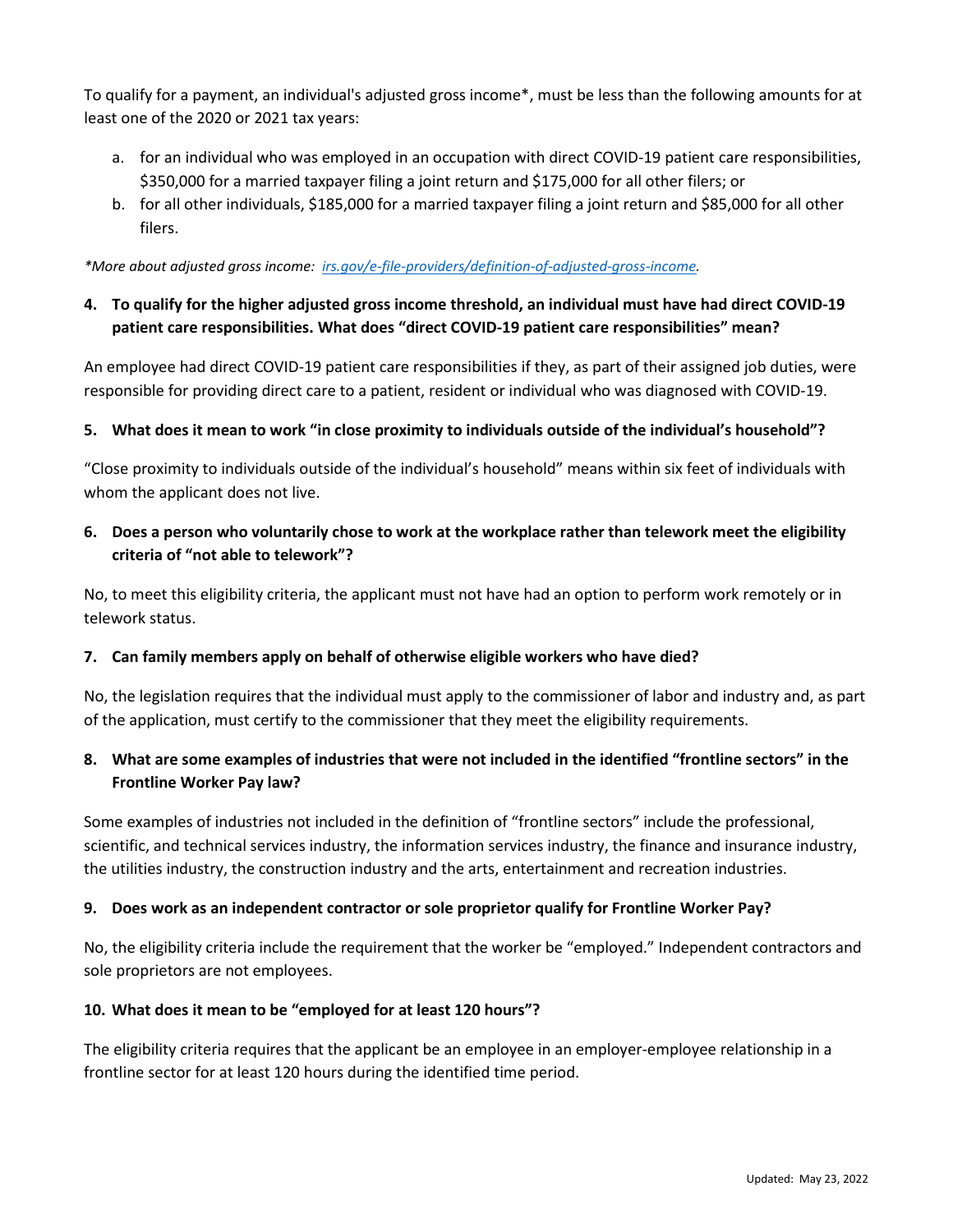#### **11. Are volunteers eligible for frontline worker pay?**

 No, the eligibility criteria include the requirement that the worker be "employed." A volunteer is someone who voluntarily donates work and who receives no monetary compensation for the donated work.

#### **12. Are temporary employees eligible for frontline worker pay?**

 Yes, a temporary worker is eligible if the individual is employed in one of the identified frontline sectors and meets the eligibility criteria set forth in the legislation.

#### **13. Do you have to be a resident of Minnesota to be eligible for frontline worker pay?**

 No, Minnesota residency is not one of the eligibility criteria set forth in the legislation. However, to be eligible, the applicant must have been employed for at least 120 hours within Minnesota and the other eligibility criteria must be met.

## **Applications, appeals**

#### **14. Where do I apply?**

 the legislation, the application will be open for 45 calendar days. During the application period, eligible frontline workers can apply at [frontlinepay.mn.gov.](http://www.frontlinepay.mn.gov/) In accordance with

#### **15. What is the application deadline? Are there any other deadlines I need to know?**

 Wednesday, June 8, through Friday, July 22, 2022. These dates are subject to change. If an application is denied, The application will remain open for 45 calendar days. The anticipated application period will be open from applicants have 15 days from notice of the denial to appeal the denial. All denials will be communicated by email correspondence.

#### **16. Will I receive my payment quicker if I apply early in the application window?**

 No, all applications will be processed at the same time and payments will not be made to any eligible frontline workers until after all applications are processed and the appeals period is over.

#### **17. What will I need to know when I apply?**

 number or Individual Tax Identification Number, employer name, employer address, employer phone number, employer email address, dates of relevant employment and job title. The applicant should be prepared to certify that they meet all eligibility requirements. The application will request the following information: name, address, phone number, email address, date of birth, Social Security

 The application will use knowledge-based authentication (KBA) to prove the applicant's identity. The KBA process will require basic information factors, such as name, address and date of birth, which will be used to compile knowledge questions. If KBA questions cannot be generated, the applicant will be asked to verify their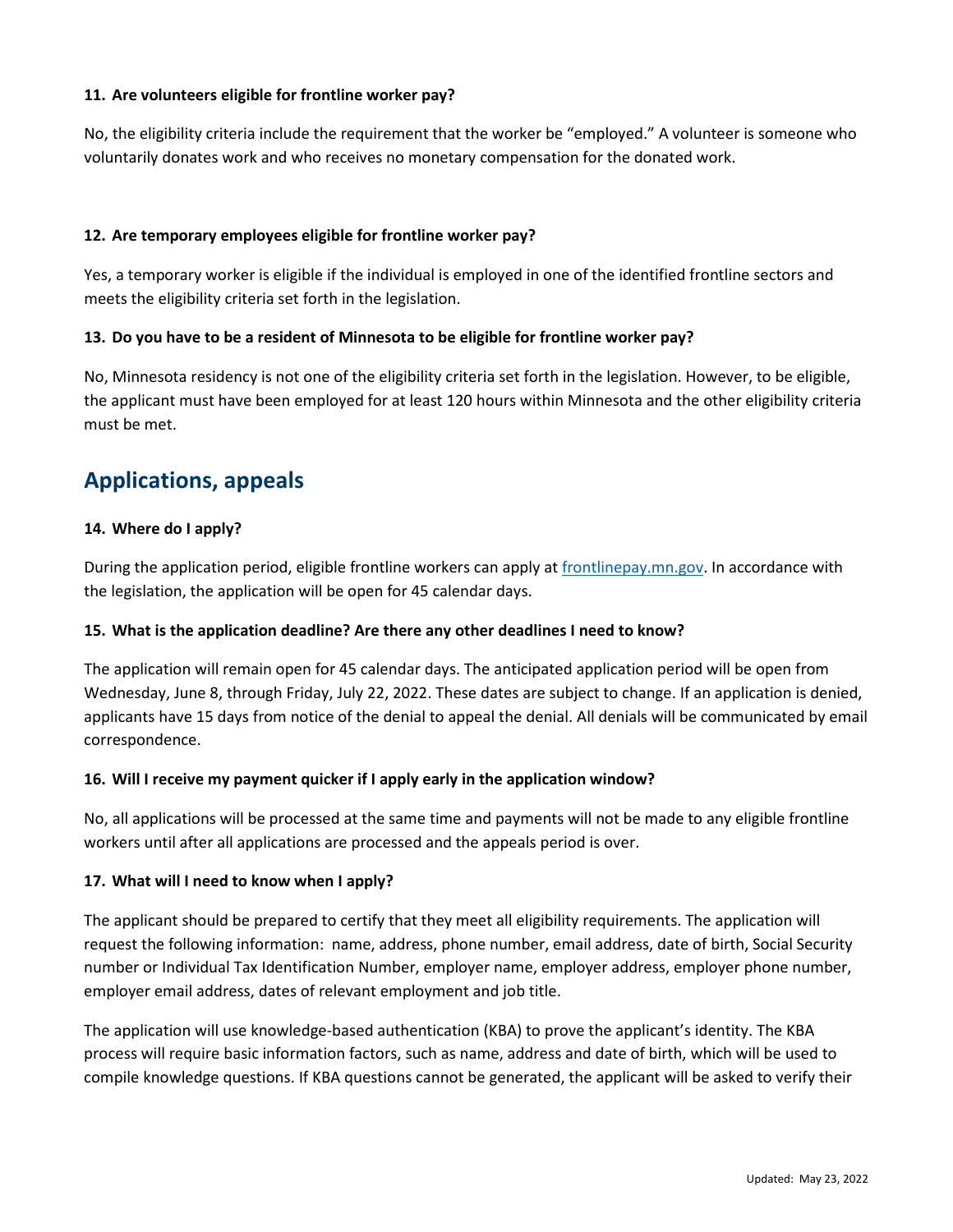identification by scanning an image of an eligible identifying document: passport, I.D. card, driver's license or residence permit.

 The applicant will also be required to choose a form of payment in the event they are deemed eligible for Frontline Worker Pay. The applicant can choose between a direct deposit via an ACH transfer or a prepaid debit card. If the applicant prefers an ACH transfer, they will need to provide their bank routing number and account number.

#### **18. Is my employer required to do anything for me to be deemed eligible for Frontline Worker Pay?**

No, an employer is not required to provide documentation or other verification for an application to be processed. The application will require the worker to certify that they meet all eligibility requirements and provide necessary information for verification. The applicant will also be asked to provide authorization for the state to reach out to their current or former employer for purposes of eligibility verification if that is deemed necessary during application review.

#### **19. What if my application is not approved?**

 If you are notified that your application has been denied, you have the right to appeal the decision within 15 days. To appeal you must follow the instructions in the notification of the denial sent to your email address and include the information necessary to address the eligibility requirements and dispute the reason for denial. The commissioner of the Department of Labor and Industry's decision on an appeal is final.

#### **20. I made a mistake on my application, can I reapply?**

All applicants will create a user account in the application portal. The user account will allow the applicant to make changes to their application at any time during the 45-day application period.

#### **21. How will the applications be verified? How will paying fraudulent claims be avoided?**

 and during verification processes conducted by the Minnesota Department of Labor and Industry, the Minnesota Department of Employment and Economic Development and the Minnesota Department of Applications and eligibility criteria will be verified using information submitted during the application process Revenue.

### **Payments**

#### **22. When will I get paid and how much will I receive?**

 payments cannot exceed \$1,500. Payments are expected in early fall depending on the time necessary for processing applications, appeals and payments. After all the applications have been received and the appeals period has ended, money dedicated to Frontline Worker Pay will be evenly divided among all eligible frontline workers whose application was approved. The

#### **23. Will I have to pay taxes on my bonus?**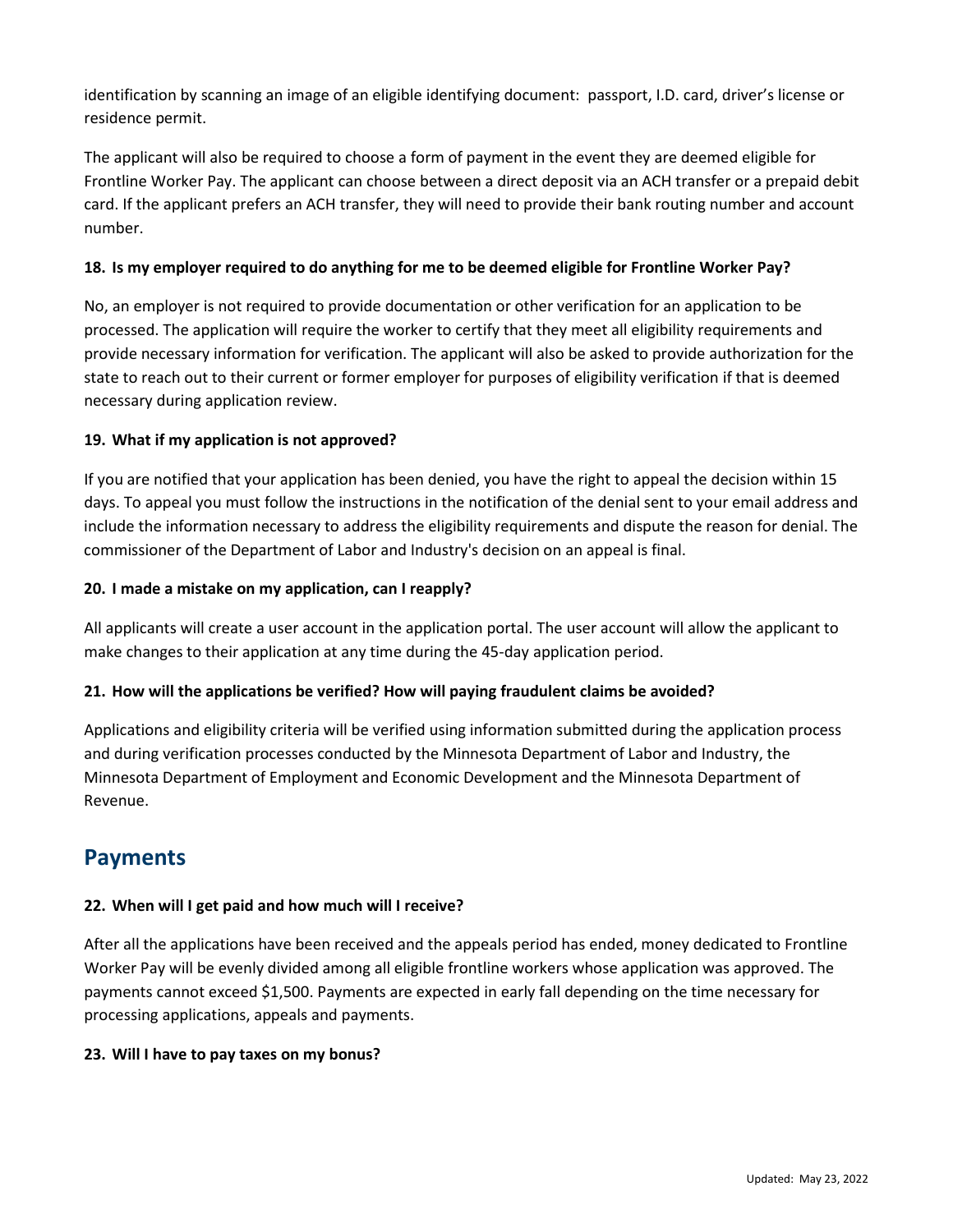the income to be subtracted from federal adjusted gross income on the 2022 Schedule M1M, Income Additions For Minnesota purposes, the frontline worker payment will not be taxable. The Department of Revenue expects and Subtractions. For federal purposes, the payment is included in federal adjusted gross income.

#### **24. Will frontline worker payments be considered income for determination of public assistance programs?**

 Frontline worker payments will not be considered income, assets or personal property for purposes of determining eligibility or recertifying eligibility for:

- child care assistance programs under Minnesota Statutes, chapter 119B;
- general assistance, Minnesota supplemental aid and food support under Minnesota Statutes, chapter 256D;
- housing support under Minnesota Statutes, chapter 256I;
- Minnesota family investment program and diversionary work program under Minnesota Statutes, chapter 256J; and
- economic assistance programs under Minnesota Statutes chapter 256P.

### **25. Is the frontline worker payment included in income for Minnesota's property tax refund or K-12 Education Credit?**

No, the frontline worker payment is not included in income for either the Minnesota property tax refund or K-12 Education Credit.

# **More information, getting help**

#### **26. Where can I get complete information?**

Complete information is available on the Frontline Worker Pay website at [frontlinepay.mn.gov.](http://www.frontlinepay.mn.gov/)

#### **27. Who is administering the Frontline Worker Pay program?**

 The Frontline Worker Pay program is being jointly administered by the Minnesota departments of Employment and Economic Development, Labor and Industry, and Revenue.

#### **28. Where can I get questions answered by a human?**

During the application period, an applicant support center will be available to assist applicants in multiple languages.

#### **29. Who decided which workers should get this money?**

 The Minnesota Legislature drafted and passed frontline worker payment legislation on April 29, 2022, and Gov. Tim Walz signed the bill that same day.

#### **30. Is there assistance for workers who speak a language other than English?**

Yes, information is available on the Frontline Worker Pay website at [frontlinepay.mn.gov i](http://www.frontlinepay.mn.gov/)n multiple languages or by contacting the applicant support center after the application is available.